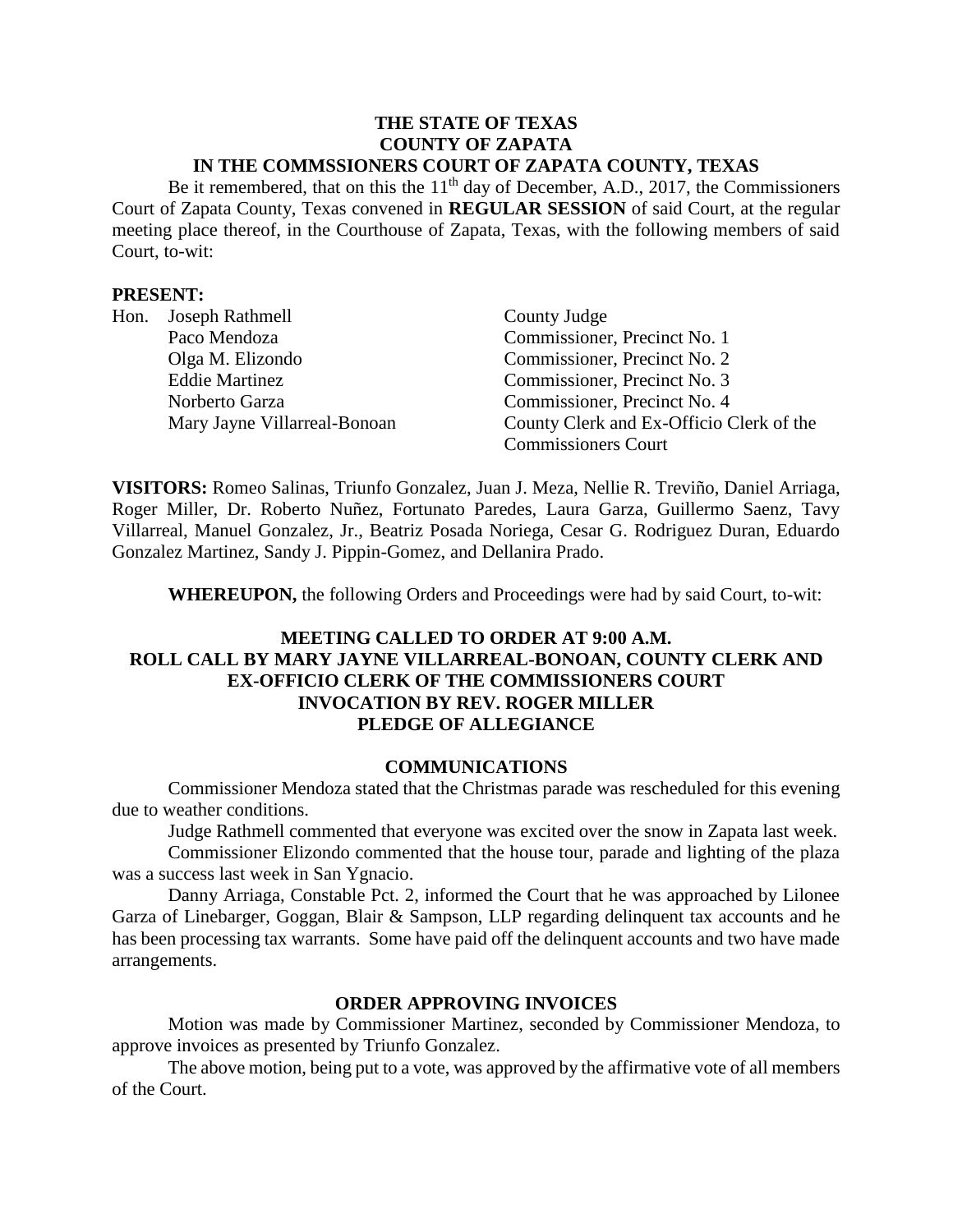#### **ORDER APPROVING TREASURER'S REPORT**

Motion was made by Commissioner Mendoza, seconded by Commissioner Martinez, to approve Treasurer's Report as requested by Hon. Romeo Salinas, County Treasurer.

The above motion, being put to a vote, was approved by the affirmative vote of all members of the Court.

### **ORDER APPROVING CHECKS ISSUED**

Motion was made by Commissioner Mendoza, seconded by Commissioner Garza, to approve checks issued as requested by Hon. Romeo Salinas, County Treasurer.

The above motion, being put to a vote, was approved by the affirmative vote of all members of the Court.

# **TAX / ASSESSOR COLLECTOR'S REPORT**

The Tax Office reported collections of Motel-Hotel Tax in an amount of \$12,837.39 and tax collections in the total amount of \$2,149,082.60 for 62.73% total collections.

# **REPORT ON RSL GARBAGE COLLECTIONS CONTRACT**

The merging of accounts is taking longer than anticipated and the implementation will be delayed.

# **REPORT ON SURPLUS COMPUTERS**

Surplus computers were gathered and delivered as donation to Nueva Ciudad Guerrero officials as requested by Hon. Joe Rathmell, County Judge.

# **ORDER APPROVING MEDICAL OFFICE SPACE LEASE RENEWAL AND ADDENDUM WITH LAREDO MEDICAL CENTER**

Motion was made by Commissioner Garza, seconded by Commissioner Martinez, to approve the medical office space lease renewal and addendum with Laredo Medical Center as requested by Hon. Joseph Rathmell, County Judge.

The above motion, being put to a vote, was approved by the affirmative vote of all members of the Court.

# **ORDER APPROVING TO HIRE JUAN GONZALEZ AT RECYCLING DEPARMTNET**

Motion was made by Commissioner Garza, seconded by Commissioner Martinez, to approve to hire Juan Gonzalez, slot #2 Recycling Department as requested by Guillermo, Saenz, Environmental Director.

The above motion, being put to a vote, was approved by the affirmative vote of all members of the Court.

### **PROGRESS REPORT AND APPROVAL OF INVOICES FOR ZAPATA COUNTY WASTEWATER TREATMENT PLANT PROJECT**

Motion was made by Commissioner Martinez, seconded by Commissioner Garza, to approve invoices in the amount of \$401,375 and payment to Premier Engineering in the amount of \$14,079.76 for the Zapata County Wastewater Treatment Plant project as requested by Manuel Gonzalez, Premier Engineering. Sealed slabs for clarifier are in progress. Judge Rathmell recommended that the road be worked on.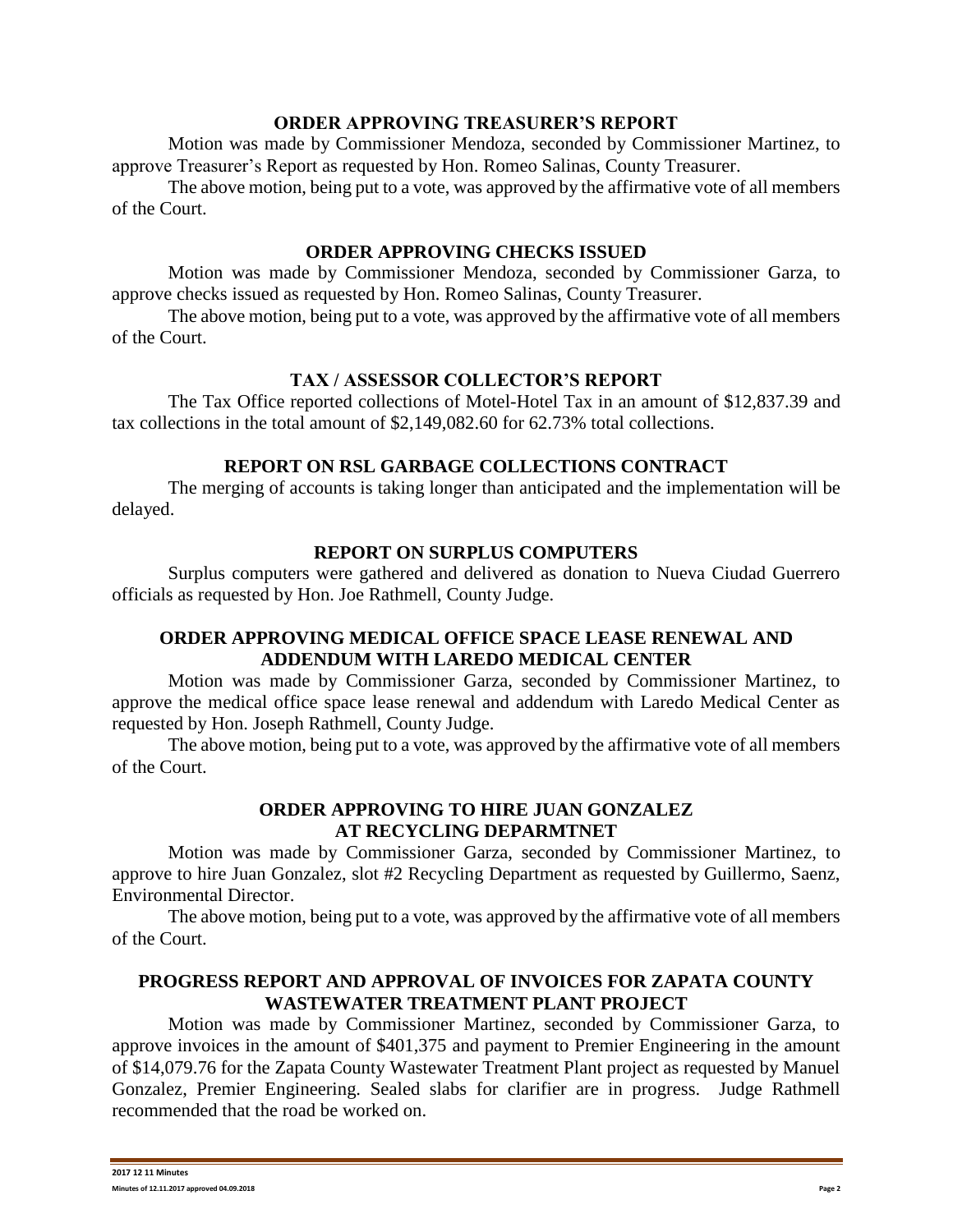The above motion, being put to a vote, was approved by the affirmative vote of all members of the Court.

# **PROGRESS REPORT AND APPROVAL OF INVOICE FOR ZAPATA COUNTY TRUMAN PHELPS SEWER IMPROVEMENT PROJECT**

Motion was made by Commissioner Martinez, seconded by Commissioner Garza, to approve payment #9 and change concrete to asphalt to reconstruct street as requested by Manuel Gonzalez, Premier Engineering.

The above motion, being put to a vote, was approved by the affirmative vote of all members of the Court.

# **ORDER APPROVING TO ENTER INTO DISCUSSION WITH SIESTA SHORES WCID TO ENTER INTO AGREEMENT OF ACQUISITION WITH APPROVAL OF USDA**

Motion was made by Commissioner Martinez, seconded by Commissioner Garza, to approve to enter into discussion with Siesta Shores WCID to enter into agreement of acquisition of the Siesta Shores WCID with approval of USDA as requested by Siesta Shores WCID Board of Directors. Siesta Shores WCID has received a grant, however, they have not decided whether to repair the plant or connect with Zapata County.

The above motion, being put to a vote, was approved by the affirmative vote of all members of the Court.

### **ORDER APPROVING INSTALLATION OF SPEED HUMP**

Motion was made by Commissioner Garza, seconded by Commissioner Elizondo, to approve the installation of a speed hump at the following location:

a. 1713 11<sup>th</sup> Street (Zapata town site, Block 100, Lot 1 & 2) as requested by Hon. Paco Mendoza, Commissioner Pct. 1.

The above motion, being put to a vote, was approved by the affirmative vote of all members of the Court.

# **MOTION WAS MADE BY COMMISSIONER GARZA, SECONDED BY COMMISSIONER MENDOZA, TO ENTER INTO EXECUTIVE SESSION**

## **MOTION WAS MADE BY COMMISSIONER GARZA, SECONDED BY COMMISSIONER MENDOZA, TO RETURN TO REGULAR SESSION**

#### **ORDER APPROVING PAY INCREASE FOR MELITON VALADEZ**

Motion was made by Commissioner Martinez, seconded by Commissioner Garza, to approve a pay increase for Meliton Valadez from \$13.50 per hour to \$15.25 per hour. Mr. Valadez has fulfilled all requirements of the State of Texas and is authorized to practice as a Class C Wastewater Treatment Operator. Funding to be obtained from line item 08-602-227 (License Stipends) as requested by Carlos Treviño, Jr., Water Plant Manager.

The above motion, being put to a vote, was approved by the affirmative vote of all members of the Court.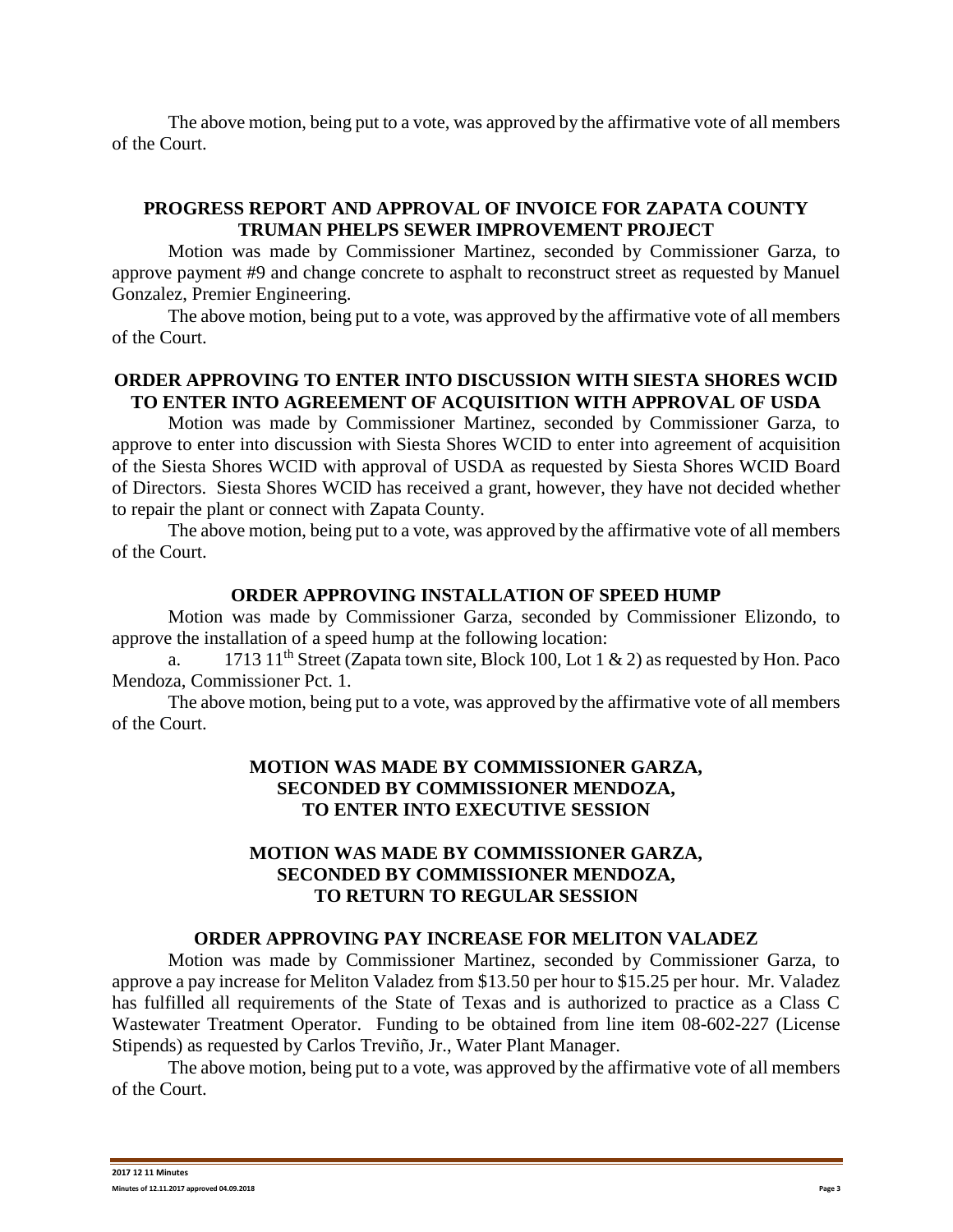### **NO ACTION WAS TAKEN ON THE FOLLOWING ITEM DISCUSSED IN EXECUTIVE SESSION**

18./24. To determine the logistics of recognizing retroactively the employment of a former County Juvenile Referee from 2000 through 2007 as requested by Nellie R. Treviño, Personnel Director.

*Closed Session/Executive Session is requested pursuant to Texas Government Code Title 4 Chapter D, Section 551.071(A)(B) Consultation with Attorney and Note 3 Government Code Ann 551.074, Personnel Matters.*

## **ORDER APPROVING RESOLUTION WHERE ZAPATA COUNTY ELECTS TO BECOME ELIGIBLE TO PARTICIPATE IN TAX ABATEMENTS AS AUTHORIZED BY CHAPTER 312 OF THE TEXAS TAX CODE**

Motion was made by Commissioner Mendoza, seconded by Commissioner Garza, to approve a Resolution where Zapata County elects to become eligible to participate in tax abatements as authorized by Chapter 312 of the Texas Tax Code, and any matters incident thereto, as requested by Hon. Joe Rathmell, County Judge.

The above motion, being put to a vote, was approved by the affirmative vote of all members of the Court.

*Closed Session/Executive Session is requested pursuant to Texas Government Code Title 4 Chapter D, Section 551.071(A)(B) Consultation with Attorney and Note 3 Government Code Ann 551.074, Personnel Matters.*

# **ORDER APPROVING RESOLUTION ADOPTING TAX ABATEMENT GUIDELINES AND CRITERIA FOR ZAPATA COUNTY, TEXAS, PERSUANT TO CHAPTER 312 OF THE TAX CODE AND WAIVER REQUIREMENTS OF PUBLIC HEARING TO DECLARE ZAPATA COUNTY A REINVESTMENT ZONE**

Motion was made by Commissioner Mendoza, seconded by Commissioner Garza, to approve a Resolution Adopting Tax Abatement Guidelines and Criteria for Zapata County, Texas, pursuant to Chapter 312 of the Tax Code and waive the requirements of a public hearing to declare Zapata County a Reinvestment Zone given Zapata County has been designated as an Enterprise Zone which is also considered a designation of a Reinvestment Zone for Tax Code Chapter 312 purposes as provided under Government Code Section 2303.507, with changes, as discussed in executive session as requested by Hon. Joe Rathmell, County Judge.

The above motion, being put to a vote, was approved by the affirmative vote of all members of the Court.

*Closed Session/Executive Session is requested pursuant to Texas Government Code Title 4 Chapter D, Section 551.071(A)(B) Consultation with Attorney.*

# **ADJOURN**

Motion to adjourn was made by Commissioner Martinez, seconded by Commissioner Garza, and being put to a vote, was approved by the affirmative vote of all members of the Court.